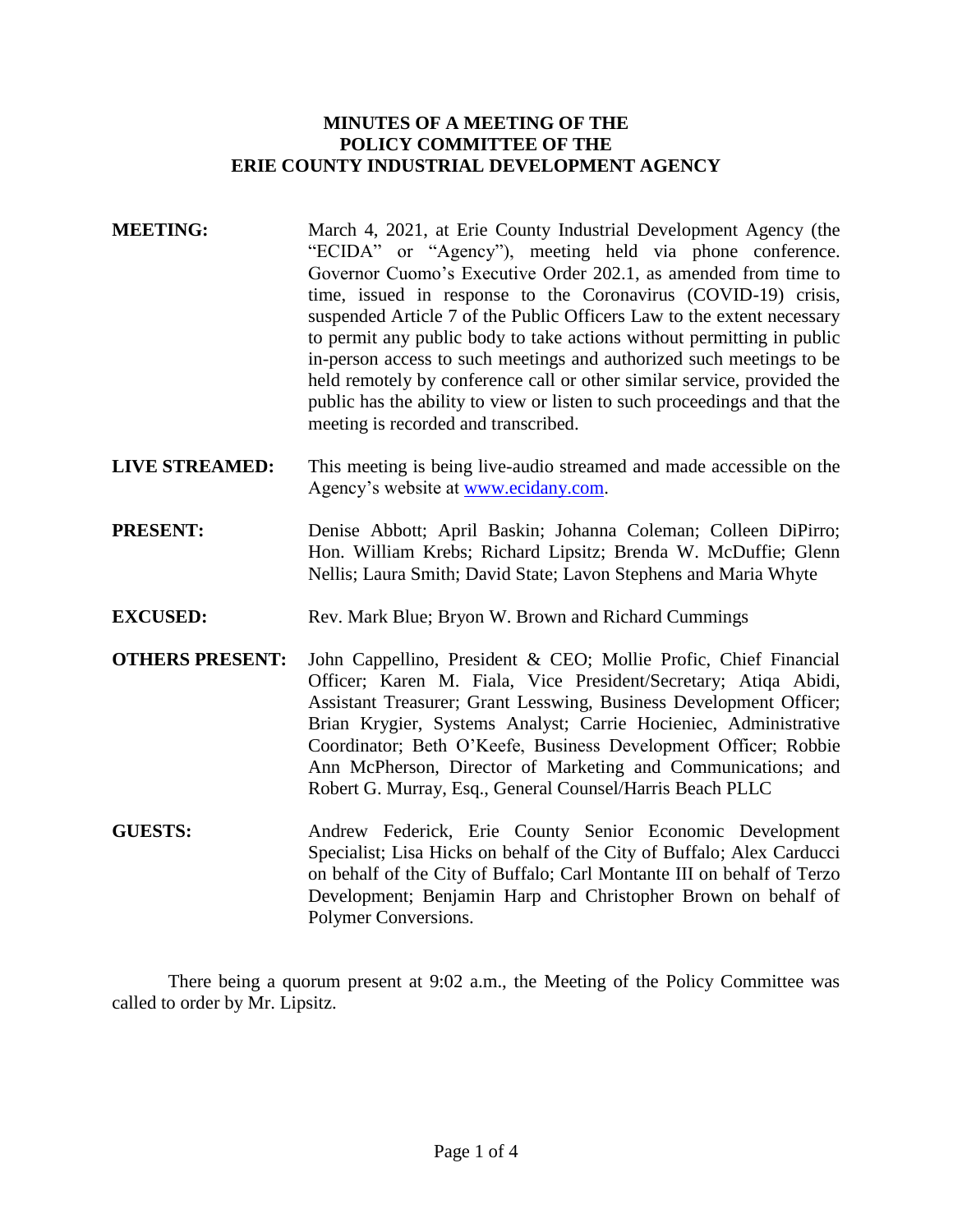### **MINUTES**

The minutes of the January 7, 2021 Policy Committee meeting were presented. Upon motion made by Mr. Nellis and seconded by Ms. Whyte, the aforementioned Policy Committee meeting minutes were then unanimously approved.

The minutes of the February 8, 2021 Special Policy Committee meeting were presented. Upon motion made by Mr. Krebs and seconded by Ms. McDuffie, the aforementioned Policy Committee meeting minutes were then unanimously approved.

# **PROJECT MATRIX**

Mr. Cappellino reviewed the Agency's Project Matrix. Mr. Lipsitz directed that the report be received and filed.

# **PROJECT PRESENTATIONS**

Surmet Ceramics Corp., 743 Hertel Avenue, Buffalo, New York. Mr. Cappellino presented this proposed sales tax exemption benefit project involving the construction of a 3,400 sq. ft. expansion to the existing 75,000 sq. ft. leased space. The additional space will be used for CIP (cold isostatic press) building and associated foundation (pit) and utilities extension. The project consists of the construction of a 3,400 sq. ft. expansion to the company's existing 130,000 sq. ft. facility.

Mr. Cappellino stated that in exchange for providing the sales tax exemption benefit, the approval of this project will be conditioned upon adherence to certain material terms and conditions with respect to the potential modification, recapture and/or termination of financial assistance as follows:

| Condition               | Term                       | <b>Recapture Provision</b>                     |
|-------------------------|----------------------------|------------------------------------------------|
|                         |                            | Investment amount equal to or greater than 85% |
|                         |                            | of project amount.                             |
|                         |                            | Total Project Amount = $$11,500,000$           |
| <b>Total Investment</b> | At project completion      | $85\% = $9,775,000$                            |
|                         |                            | Maintain base $= 13$                           |
|                         |                            | Create 85% of Projected                        |
|                         |                            | Projected $= 18$                               |
|                         | Coincides with             | $85\% = 15$                                    |
| Employment              | recapture terms            | Recapture Employment: 28                       |
|                         |                            | Adherence to policy including quarterly        |
| Local Labor             | <b>Construction Period</b> | reporting                                      |
|                         | Coincides with             |                                                |
| Pay Equity              | recapture terms            | Adherence to policy                            |

# **Draft Recapture Material Terms**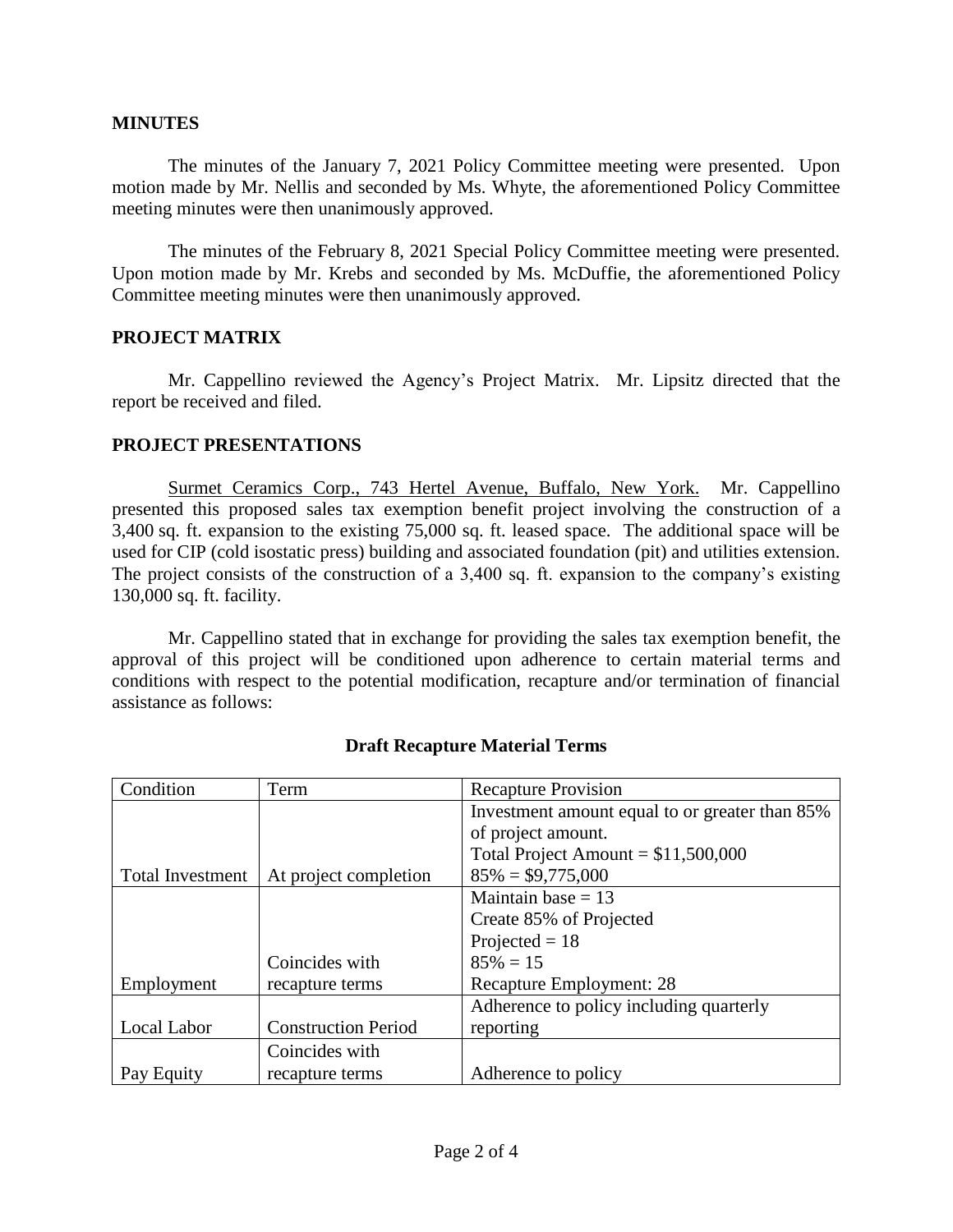|            | Coincides with                        |                                          |
|------------|---------------------------------------|------------------------------------------|
| Unpaid Tax | recapture terms                       | Adherence to policy                      |
|            | 2 years following                     |                                          |
|            | Recapture Period   project completion | Recapture of state and local sales taxes |

Ms. McDuffie moved and Ms. DiPirro seconded to recommend the project as proposed be forwarded to the members of the ECIDA Board for approval. Mr. Lipsitz called for the vote and the project was then unanimously approved.

Terzo Development/Bush Lofts, 44 17<sup>th</sup> Street, Buffalo, New York. Mr. Cappellino presented this proposed sales tax, mortgage recording tax and real property tax abatement benefits project involving the renovation and re-use of a 15,000 sq. ft. existing facility into 13 apartments. Three of the 13 units will be offered at 80% of the adjusted median income ("AMI") throughout the 7-year PILOT term. There will also be 6-7 spaces of off-site parking available to tenants as well as a curb cutout in front of the building which will open up 3-4 additional parking spaces.

Mr. Cappellino stated that in exchange for providing the sales and use tax, mortgage recording tax exemption and real property tax abatement benefits, the approval of this project will be conditioned upon adherence to certain material terms and conditions with respect to the potential modification, recapture and/or termination of financial assistance as follows:

| Condition               | Term                       | <b>Recapture Provision</b>                     |
|-------------------------|----------------------------|------------------------------------------------|
|                         |                            | Investment amount equal to or greater than 85% |
|                         |                            | of project amount.                             |
|                         |                            | Total Project Amount = $$3,050,000$            |
| <b>Total Investment</b> | At project completion      | $85\% = $2,592,000$                            |
|                         |                            | Create 85% of Projected                        |
|                         |                            | Projected $= 1$ PT                             |
|                         | Coincides with 7-year      | $85\% = 1 PT$                                  |
| Employment              | <b>PILOT</b>               | Recapture Employment $= 1$ PT                  |
|                         |                            | Adherence to policy including quarterly        |
| Local Labor             | <b>Construction Period</b> | reporting                                      |
|                         | Coincides with 7-year      |                                                |
| Pay Equity              | <b>PILOT</b>               | Adherence to policy                            |
|                         | Coincides with 7-year      |                                                |
| Unpaid Tax              | <b>PILOT</b>               | Adherence to policy                            |
|                         | Coincides with 7-year      | Recapture of state and local sales taxes,      |
| Recapture Period        | <b>PILOT</b>               | mortgage recording tax and real property taxes |

# **Draft Recapture Material Terms**

General discussion ensued in regard to the Company's response to comments received at the Agency's public hearing held with respect to the Project as proposed. It was noted that the Company would continue to meet with community residents in efforts to continue to keep residents appraised of the Project.